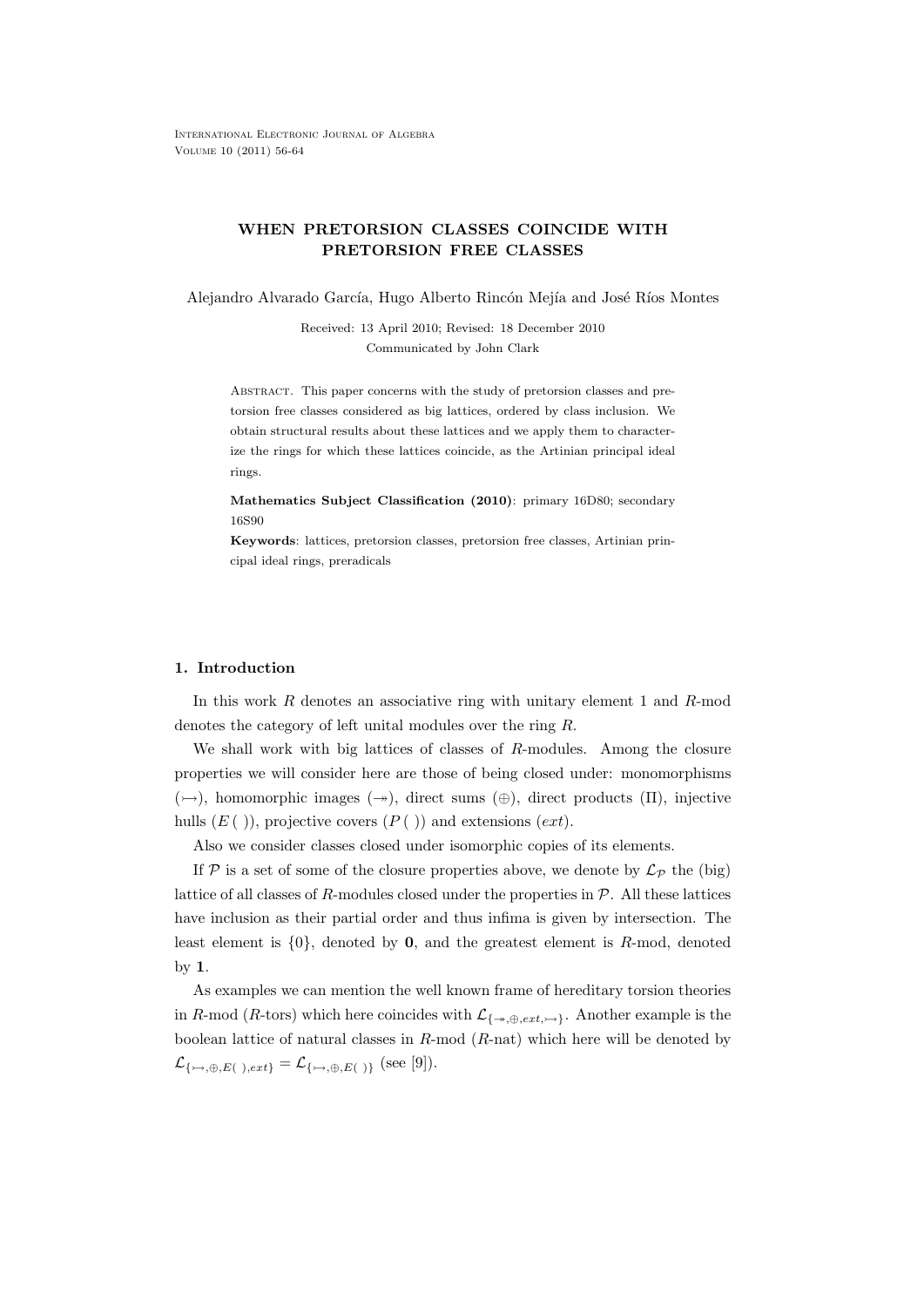We can also notice that some of these lattices have an underlying set of elements while other have a proper class of elements, in this last case we use the term big lattice instead of lattice.

In the proof of the main result we use the fact that  $\mathcal{L}_{\{\rightarrow\}} = \mathcal{L}_{\{\rightarrow\}}$  is equivalent with  $R$  being an Artinian principal ideal ring (see  $[2,$  Theorem 38]).

Given  $P$  a set of closure properties and given a class  $C$  of *R*-modules we let  $\xi_P(C)$ denote the least class in  $\mathcal{L}_P$  containing  $\mathcal C$  as a subclass. Respectively we let  $\chi_P(\mathcal C)$ denote the largest class in  $\mathcal{L}_{\mathcal{P}}$  in which  $\mathcal{C}$  is a subclass.

For a preradical *r* in *R*-mod we let  $\mathbb{T}_r = \{M \in R\text{-mod} \mid r(M) = M\}$  and  $\mathbb{F}_r =$  ${M \in R \text{-mod } | r(M) = 0}$ . A hereditary torsion theory is an ordered pair  $(T, \mathcal{F})$ of classes or *R*-modules such that (*i*)  $Hom(T, F) = 0$  for all  $T \in \mathcal{T}$ ,  $F \in \mathcal{F}$ , (*ii*) *Hom*(*A, F*) = 0 for all  $F \in \mathcal{F}$  implies that  $A \in \mathcal{T}$ , (*iii*)  $Hom(T, A) = 0$  for all *T*  $\in \mathcal{T}$  implies that *A*  $\in \mathcal{F}$ , (*iv*)  $\mathcal{T}$  is closed under submodules. It is a known fact that for a hereditary torsion theory  $\mathcal{T} \in \mathcal{L}_{\{\rightarrow,\oplus,ext,\rightarrow\}}$  and  $\mathcal{F} \in \mathcal{L}_{\{\rightarrow,\Pi,ext,E()\}}$ .

## **2.** The lattices  $\mathfrak{L}_{\{\rightarrow,\Pi\}}$  and  $\mathfrak{L}_{\{\rightarrow,\oplus\}}$

We begin by giving the description of the generated class in the big lattices  $\mathfrak{L}_{\{\rightarrow,\Pi\}}$  and  $\mathfrak{L}_{\{\rightarrow,\oplus\}}$  respectively.

**Remark 2.1.** If *X* is a class of *R*-modules, it is easily seen that  $\xi_{\{\rightarrow\Pi\}}(X)$  is given by the class of the *X*-cogenerated *R*-modules and  $\xi_{\{\nrightarrow,\oplus\}}(X)$  is given by the class of the *X*-generated *R*-modules.

We denote by *R*-pr the big lattice of preradicals in *R*-mod.

It is well known that there is a one to one correspondence between the class of idempotent preradicals ( $R$ -idp) and  $\mathfrak{L}_{\{\rightarrow,\oplus\}}$  and that there is a one to one correspondence between the class of radicals ( $R$ -rad) and  $\mathfrak{L}_{\{\rightarrow,\Pi\}}$ . In general  $R$ -idp and *R*-rad are not sublattices of *R*-pr.

## **Example 2.2.** *Take*  $R = \mathbb{Z}$ *.*

(*a*) *Let d be the preradical that assigns to every abelian group its divisible part and s be the preradical wich assigns to every abelian group its socle. Then t and s are both idempotent but if*  $M = \mathbb{Z}_{p^{\infty}}$  *then in*  $\mathbb{Z}$ *-idp we have that*  $(s \wedge d)(M) = \mathbb{Z}_{p^{\infty}}$ *and*  $(s \wedge d)(s \wedge d)(M) = 0$ *. Thus*  $(s \wedge d)$  *is not idempotent.* 

(*b*) *Let t be the preradical that assigns to every abelian group its torsion subgroup and d as in* (*a*)*.* Then *t and d are both radicals but if*  $M = \prod_{n} \mathbb{Z}_p$  *with P p∈P the set of prime numbers, then in*  $\mathbb{Z}$ *-rad we have that*  $(t \vee d)(M) = \bigoplus_{p \in P} \mathbb{Z}_p$  *and*  $(t \vee d) \left( \frac{M}{(t \vee d)(M)} \right) \neq 0$ . Hence  $t \vee d$  is not a radical.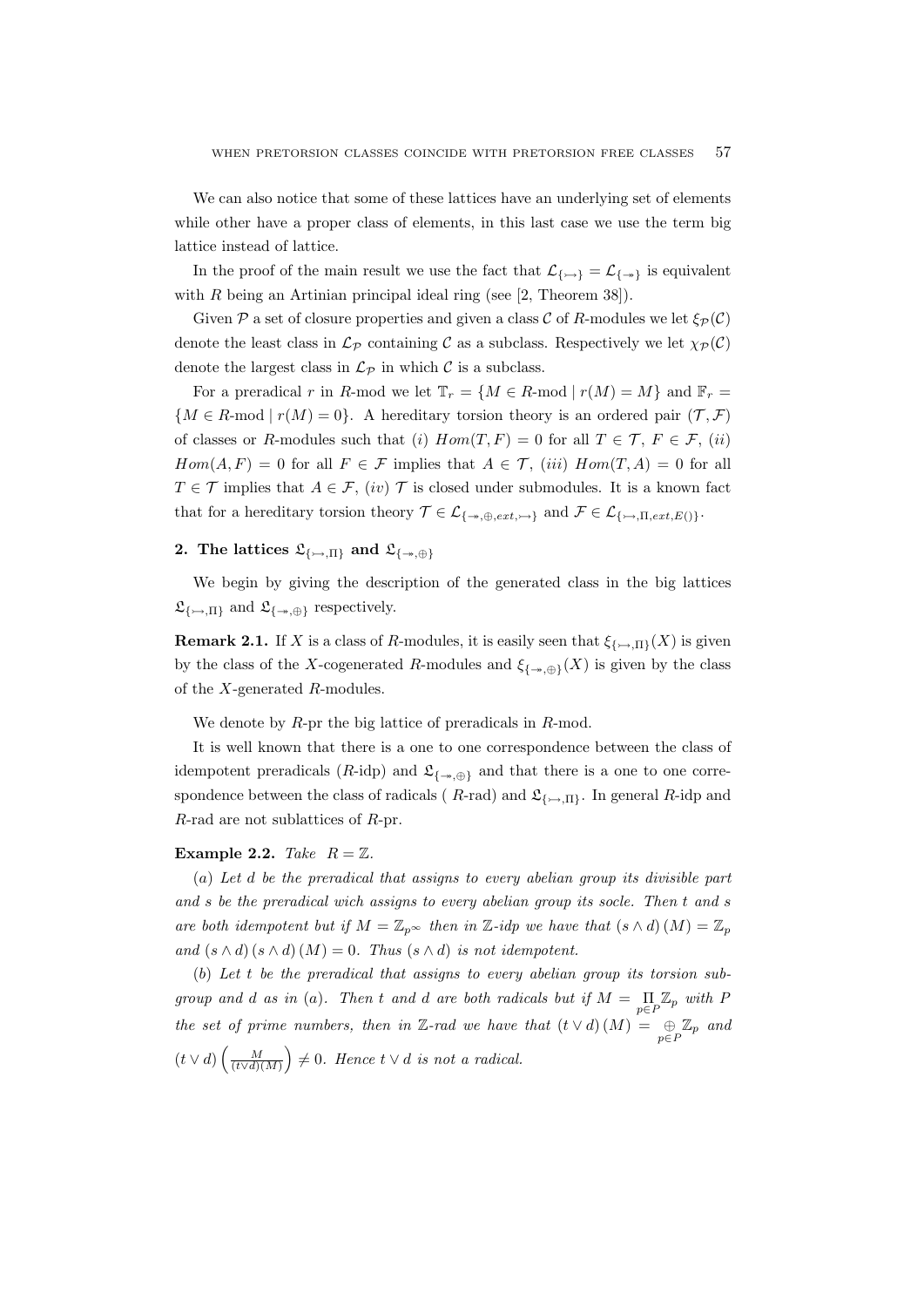**Proposition 2.3.** *If*  $\mathfrak{L}_{\{\rightarrow, \Pi\}} \subseteq \mathfrak{L}_{\{\rightarrow\}}$ , then *R*-rad is a complete sublattice of *R*-pr.

**Proof.** Let  ${r_{\alpha}}_{\alpha \in X}$  be a collection of radicals.

(1) We always have that  $\bigwedge$  $\bigwedge_{\alpha \in X} \{r_{\alpha}\}\$ is a radical. Indeed, if  $M \in R$ -mod, then

$$
\left(\bigwedge_{\alpha\in X}\left\{r_{\alpha}\right\}\right)\left(\frac{M}{\left(\bigwedge_{\alpha\in X}\left\{r_{\alpha}\right\}\right)(M)}\right)=\bigcap_{\alpha\in X}\left(r_{\alpha}\left(\frac{M}{\left(\bigwedge_{\alpha\in X}\left\{r_{\alpha}\right\}\right)(M)}\right)\right).
$$

Since ( ∧  $\left(\bigwedge_{\alpha \in X} \{r_{\alpha}\}\right)$  (*M*)  $\subseteq$  *r*<sub>*α*</sub> (*M*) for each  $\alpha \in X$ , then by [8, Chapter VI. Lemma 1.1] we have that

$$
r_{\alpha}\left(\frac{M}{\left(\bigwedge_{\alpha\in X}\left\{r_{\alpha}\right\}\right)(M)}\right)=\frac{r_{\alpha}\left(M\right)}{\left(\bigwedge_{\alpha\in X}\left\{r_{\alpha}\right\}\right)(M)}\ \forall\alpha\in X.
$$

Then

$$
\left(\bigwedge_{\alpha \in X} \{r_{\alpha}\}\right) \left(\frac{M}{\left(\bigwedge_{\alpha \in X} \{r_{\alpha}\}\right)(M)}\right) = \bigcap_{\alpha \in X} \frac{r_{\alpha}(M)}{\left(\bigwedge_{\alpha \in X} \{r_{\alpha}\}\right)(M)} = \bigcap_{\alpha \in X} \left(\frac{r_{\alpha}(M)}{\bigcap_{\alpha \in X} r_{\alpha}(M)}\right) = 0.
$$

This proves that ∧  $\bigwedge_{\alpha \in X} \{r_{\alpha}\}\$ is a radical.

(2) Now if  $M \in \mathbb{R}$ -mod, we have

 $\overline{ }$ 

$$
\left(\bigvee_{\alpha \in X} \{r_{\alpha}\}\right)\left(\frac{M}{\left(\bigvee_{\alpha \in X} \{r_{\alpha}\}\right)(M)}\right) = \sum_{\alpha \in X} r_{\alpha}\left(\frac{M}{\left(\bigvee_{\alpha \in X} \{r_{\alpha}\}\right)(M)}\right).
$$

For each  $\alpha \in X$ , there exists an epimorphism

$$
\frac{M}{r_{\alpha}(M)} \twoheadrightarrow \frac{M}{\left(\bigvee_{\alpha \in X} \{r_{\alpha}\}\right)(M)}.
$$

Since  $\frac{M}{r_{\alpha}(M)} \in \mathbb{F}_{r_{\alpha}}$  and as  $\mathbb{F}_{r_{\alpha}} \in \mathfrak{L}_{\{\rightarrow,\Pi\}}$ , all of whose members we are assuming closed under homomorphic images, we have  $\frac{M}{\sqrt{M}}$  ∨ *α∈X {rα}* <sup>1</sup> (*M*) *∈*  $\mathbb{F}_{r_{\alpha}}$  for each  $\alpha \in X$ .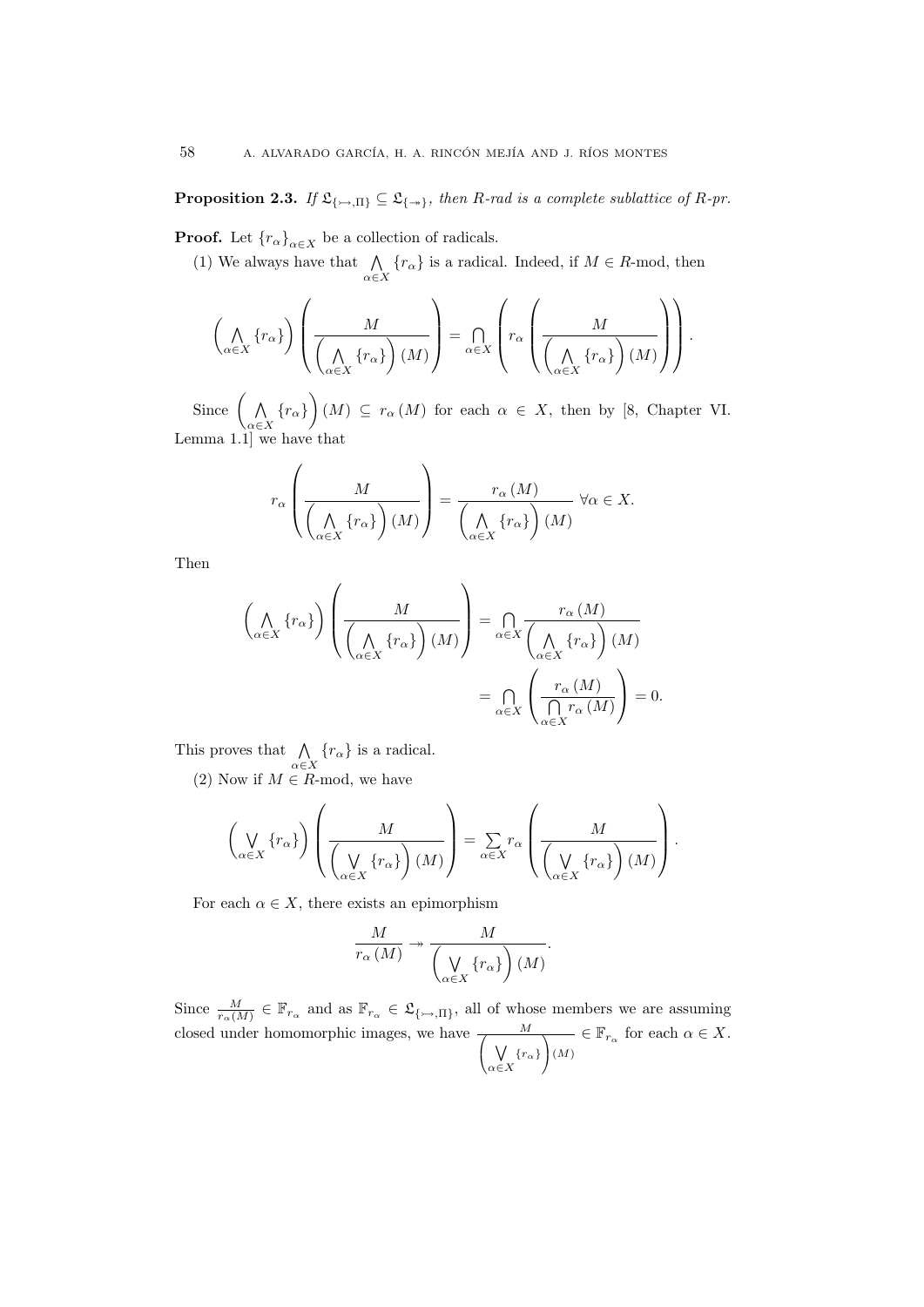Thus

$$
\left(\bigvee_{\alpha\in X}\left\{r_{\alpha}\right\}\right)\left(\frac{M}{\left(\bigvee_{\alpha\in X}\left\{r_{\alpha}\right\}\right)(M)}\right)=0
$$

hence ∨  $\bigcup_{\alpha \in X} \{r_{\alpha}\}\$ is a radical.

**Proposition 2.4.** *If*  $\mathfrak{L}_{\{\rightarrow,\oplus\}} \subseteq \mathfrak{L}_{\{\rightarrow\}}$ , then *R-idp is a complete sublattice of R-pr.* 

**Proof.** Let  ${r_{\alpha}}_{\alpha \in X}$  be a collection of idempotent preradicals.

(1) We always have that  $\forall$  $\bigvee_{\alpha \in X} \{r_{\alpha}\}\$  is an idempotent preradical. Indeed, if  $M \in R$ mod, then

$$
\left(\bigvee_{\alpha \in X} \{r_{\alpha}\}\right) \left(\left(\bigvee_{\alpha \in X} \{r_{\alpha}\}\right) (M)\right) = \left(\bigvee_{\alpha \in X} \{r_{\alpha}\}\right) \left(\sum_{\alpha \in X} r_{\alpha} (M)\right)
$$

$$
= \sum_{\alpha \in X} r_{\alpha} \left(\sum_{\alpha \in X} r_{\alpha} (M)\right).
$$

For each  $\beta \in X$  it happens that

$$
r_{\beta}\left(\sum_{\alpha\in X}r_{\alpha}\left(M\right)\right)\supseteq\sum_{\alpha\in X}r_{\beta}r_{\alpha}\left(M\right)
$$

hence

$$
\sum_{\alpha \in X} r_{\alpha} \left( \sum_{\alpha \in X} r_{\alpha} (M) \right) \supseteq \sum_{\substack{\alpha \in X \\ \beta \in X}} r_{\beta} r_{\alpha} (M) \supseteq \sum_{\alpha \in X} r_{\alpha} r_{\alpha} (M) =
$$

$$
= \sum_{\alpha \in X} r_{\alpha} (M) = \left( \bigvee_{\alpha \in X} \{ r_{\alpha} \} \right) (M).
$$

The reciprocal inclusion is clear.

(2) For infima, take  $M \in R$ -mod. Then

$$
\left(\bigwedge_{\alpha \in X} \{r_{\alpha}\}\right) \left(\left(\bigwedge_{\alpha \in X} \{r_{\alpha}\}\right) (M)\right) = \left(\bigwedge_{\alpha \in X} \{r_{\alpha}\}\right) \left(\bigcap_{\alpha \in X} r_{\alpha} (M)\right)
$$

$$
= \bigcap_{\alpha \in X} r_{\alpha} \left(\bigcap_{\alpha \in X} r_{\alpha} (M)\right).
$$

Since for each  $\alpha \in X$ ,  $r_{\alpha}(M) \in \mathbb{T}_{r_{\alpha}} \in \mathfrak{L}_{\{-\alpha,\oplus\}}$ , all of whose members we are assuming closed under monomorphisms, we have

$$
r_{\beta}\left(\bigcap_{\alpha\in X}r_{\alpha}\left(M\right)\right)=\bigcap_{\alpha\in X}r_{\alpha}\left(M\right),\text{ for each }\beta\in X.
$$

Thus

$$
\left(\bigcap_{\beta\in X}r_{\beta}\right)\left(\bigcap_{\alpha\in X}r_{\alpha}\left(M\right)\right)=\bigcap_{\alpha\in X}r_{\alpha}\left(M\right)=\left(\bigwedge_{\alpha\in X}\left\{r_{\alpha}\right\}\right)\left(M\right)
$$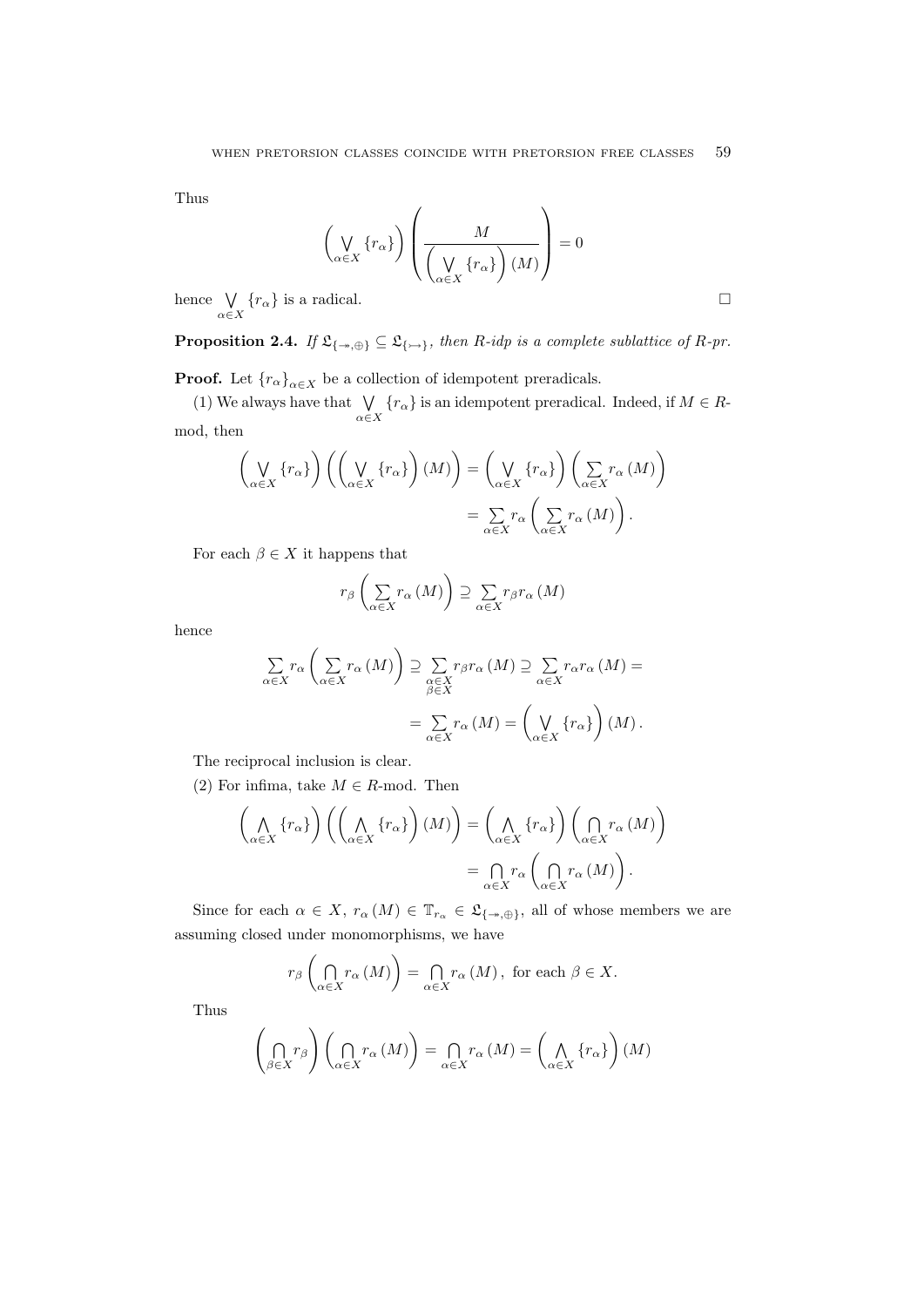hence ∧  $\bigcap_{\alpha \in X} \{r_{\alpha}\}\$ is an idempotent preradical.

Given  $C \in \mathcal{L}_{\mathcal{P}}$ , a pseudocomplement for  $C$  in  $\mathcal{L}_{\mathcal{P}}$  is an element  $\mathcal{D} \in \mathcal{L}_{\mathcal{P}}$  such that  $C \cap D = 0$  and which is maximal with respect to this property. If *D* is largest with this property, we will call  $D$  the strong pseudocomplement of  $C$  (Spseudocomplement, for short).

If  $C \in \mathfrak{L}_{\mathcal{P}}$  we let  $C^{\perp_{\mathcal{P}}}$  denote to some pseudocomplement (S-pseudocomplement) of *C*, if it exists. If each  $C \in \mathcal{L}_{\mathcal{P}}$  has a pseudocomplement (S-pseudocomplement) we say that  $\mathfrak{L}_{\mathcal{P}}$  is a pseudocomplemented (or S-pseudocomplemented) (big) lattice.

**Remark 2.5.**  $\mathfrak{L}_{\{\rightarrow\}}$  and  $\mathfrak{L}_{\{\rightarrow\}}$  are S-pseudocomplemented big lattices. Actually if  $C \in \mathfrak{L}_{\{\rightarrow\}}$  and  $D \in \mathfrak{L}_{\{\rightarrow\}}$ , then:

$$
\mathcal{C}^{\perp_{\{\rightarrow\}}}= \{M \in R\text{-mod } \mid M \text{ has no non zero submodules in } \mathcal{C}\}\
$$

and

 $\mathcal{D}^{\perp_{\{\rightarrow\}}}= \{M \in \mathbb{R} \text{-mod} \mid M \text{ has no non zero homomorphic images in } \mathcal{D}\}.$ 

**Lemma 2.6.** *If*  $C \in \mathfrak{L}_{\{\rightarrow,\rightarrow\}}$  *then:*  $(1)$   $C^{\perp_{\{\rightarrow\}}}\in \mathfrak{L}_{\{\Pi\}}$  and  $(2)$   $C^{\perp_{\{\rightarrow\}}}\in\mathfrak{L}_{\{\oplus\}}$ *.* 

**Proof.** (1) If  $\{M_{\alpha}\}_{\alpha \in X}$  is a family of *R*-modules in  $\mathcal{C}^{\perp_{\{\rightarrow\}}}$  and there exists

$$
0 \neq C \stackrel{f}{\hookrightarrow} \prod_{\alpha \in X} \{M_{\alpha}\} \text{ with } C \in \mathcal{C}
$$

then there exists  $\beta \in X$  such that  $C \stackrel{f}{\rightarrowtail} \prod$  $\prod_{\alpha \in X} \{ M_{\alpha} \} \stackrel{\rho_{\beta}}{\rightarrow} M_{\beta}$  is not zero. Thus  $0 \neq$  $\rho_{\beta} \circ f(C) \leq M_{\beta}$ , and as *C* is closed under homomorphic images, then  $\rho_{\beta} \circ f(C) \in C$ , a contradiction. So ∏  $\prod_{\alpha \in X} \{M_{\alpha}\} \in \mathcal{C}.$ 

(2) It is similar to (1). 
$$
\Box
$$

**Proposition 2.7.** (1) *If*  $C \in \mathfrak{L}_{\{\rightarrow\Pi\}}$  *and C is closed under homomorphic images then C has an S-pseudocomplement in*  $\mathfrak{L}_{\{\rightarrow\} \Pi\}$ *. Moreover* 

$$
\mathcal{C}^{\perp_{\{\rightarrow\math},\pi\}}=\mathcal{C}^{\perp_{\{\rightarrow\}}}
$$

 $and \ \mathcal{C}^{\perp_{\{\rightarrow\},\Pi\}} \in \mathfrak{L}_{\{\rightarrow\},\Pi,E(),ext\}}.$ 

(2) If  $C \in \mathfrak{L}_{\{-\infty, \oplus\}}$  and  $C$  is closed under monomorphisms, then  $C$  has an S*pseudocomplement in* L*{,⊕}. Moreover*

$$
\mathcal{C}^{\perp_{\{\twoheadrightarrow,\oplus\}}}= \mathcal{C}^{\perp_{\{\twoheadrightarrow\}}}
$$

 $and \ \mathcal{C}^{\perp_{\{\rightarrow,\oplus\}}}\in\mathfrak{L}_{\{\rightarrow,\oplus,P(\ )\neq xt\}}.$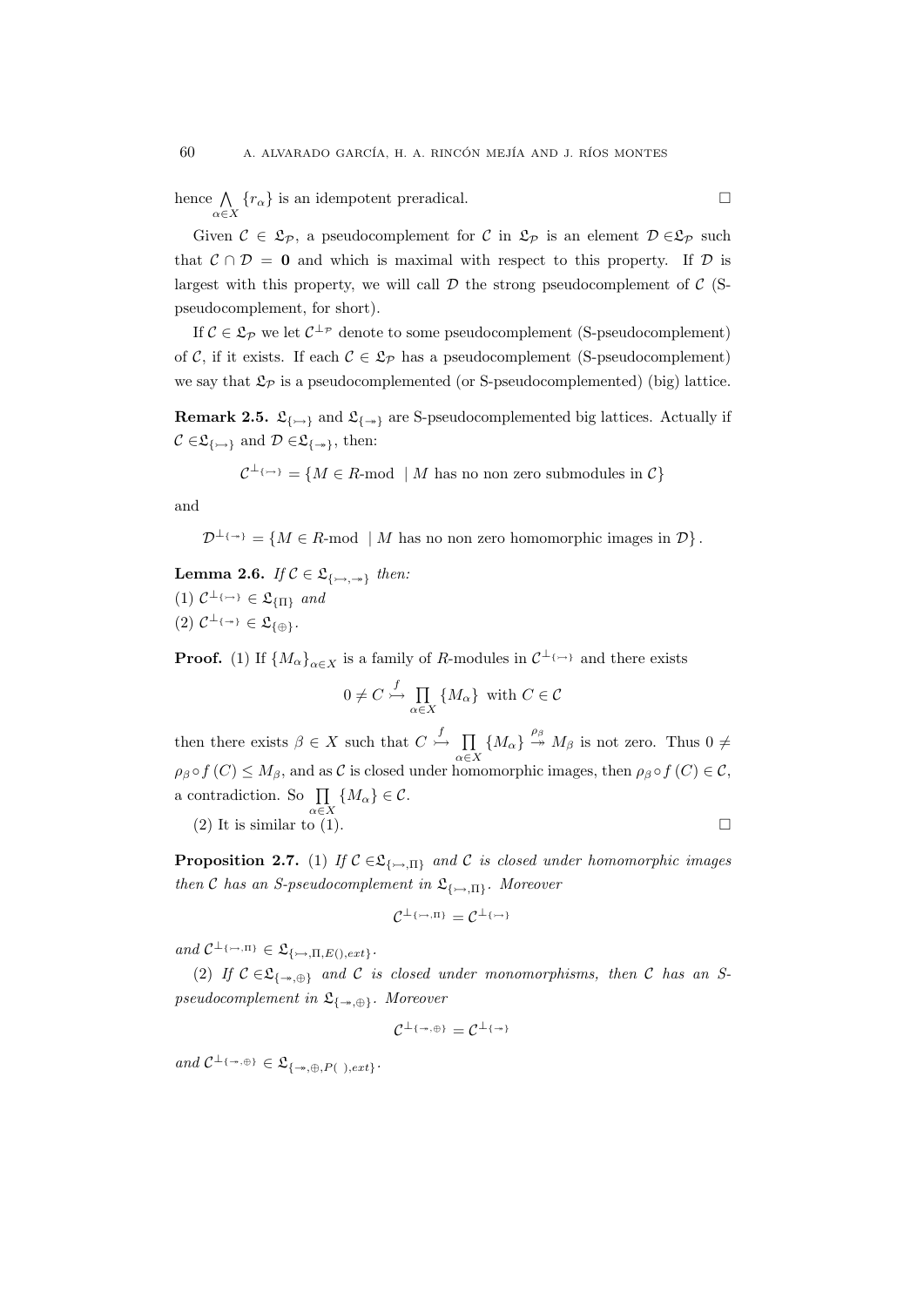**Proof.** (1) By Lemma 2.6,  $C^{\perp} \rightarrow \infty$  is also closed under products, and so  $C^{\perp} \rightarrow \infty$  $\mathfrak{L}_{\{\rightarrow,\Pi\}}$  and  $\mathcal{C}^{\perp_{\{\rightarrow\}}}\cap\mathcal{C}=0$ . Now, let  $\mathcal{D}\in\mathfrak{L}_{\{\rightarrow,\Pi\}}$  be such that  $\mathcal{D}\cap\mathcal{C}=0$ . Since  $\mathcal{D} \in \mathfrak{L}_{\{\rightarrow\}}$ , then  $\mathcal{D} \subseteq \mathcal{C}^{\perp_{\{\rightarrow\}}}$ .

(2) It is similar to (1).

**Lemma 2.8.** If  $\mathfrak{L}_{\{\rightarrow\}} \subseteq \mathfrak{L}_{\{\rightarrow\}}$  then every finitely generated (or finitely cogenerated) projective *R*-module *P* is injective.

**Proof.** By Remark 2.1, we have that

 $\mathcal{E}_{\{-*,\oplus\}}(E(P)) = \left\{ M \in R \text{-mod } | \exists E(P)^{(X)} \twoheadrightarrow M \text{ for some set } X \right\}.$ 

By the present hypothesis  $\xi_{\{\nrightarrow,\oplus\}}(E(P))$  is closed under submodules, thus  $P \in$ *ξ{,⊕}* (*E* (*P*)). So *P* is *E* (*P*)-generated.

Since *P* is finitely generated (or finitely cogenerated) and projective, then *P* is a direct summand of a finite direct sum of copies of  $E(P)$ . Thus P is injective.  $\square$ 

**Corollary 2.9.** *If*  $\mathfrak{L}_{\{\rightarrow,\oplus\}} \subseteq \mathfrak{L}_{\{\rightarrow\}}$  *then R is left self-injective.* 

**Remark 2.10.** If  $\mathfrak{L}_{\{\rightarrow\Pi\}} \subseteq \mathfrak{L}_{\{\rightarrow\}}$  then *R* is isomorphic to a finite direct product of right perfect left local rings.

**Proof.** If  $(\mathcal{T}, \mathcal{F})$  is a hereditary torsion theory, then  $\mathcal{F} \in \mathfrak{L}_{\{\rightarrow\Pi\}}$ , so that  $\mathcal{F}$  is closed under homomorphic images and we conclude using  $[6]$ .

**Remark 2.11.** Notice that in Remark 2.10, such a ring is Morita equivalent to a finite product of local right and left perfect rings. (see also [5, Theorem VI.2.4])

**Lemma 2.12.** *If*  $\mathfrak{L}_{\{\rightarrow,\Pi\}} \subseteq \mathfrak{L}_{\{\rightarrow\}}$  *then R is a finitely cogenerated injective cogenerator. In particular every finitely cogenerated projective module is injective.*

**Proof.** By Remark 2.1, we have that

$$
\xi_{\{\rightarrow\mathcal{A}\}}(R) = \left\{ M \in R\text{-mod } | \exists M \rightarrowtail R^X \text{ for some set } X \right\}.
$$

Since  $R \in \xi_{\{\rightarrow\Pi\}}(R)$  and since  $\xi_{\{\rightarrow\Pi\}}(R)$  is closed under homomorphic images and direct sums, then as each *R*-module is a quotient of a free *R*-module,

$$
\xi_{\{\rightarrow\gamma,\Pi\}}(R) = R \text{-mod.}
$$

In particular for a simple *R*-module *S*, there exists a set *X* and a monomorphism

 $E(S) \stackrel{\varphi}{\rightarrowtail} R^X.$ 

Then there exists an  $i \in X$  such that the composition

$$
S \stackrel{i}{\hookrightarrow} E(S) \stackrel{\varphi}{\rightarrowtail} R^X \stackrel{\rho_i}{\twoheadrightarrow} R
$$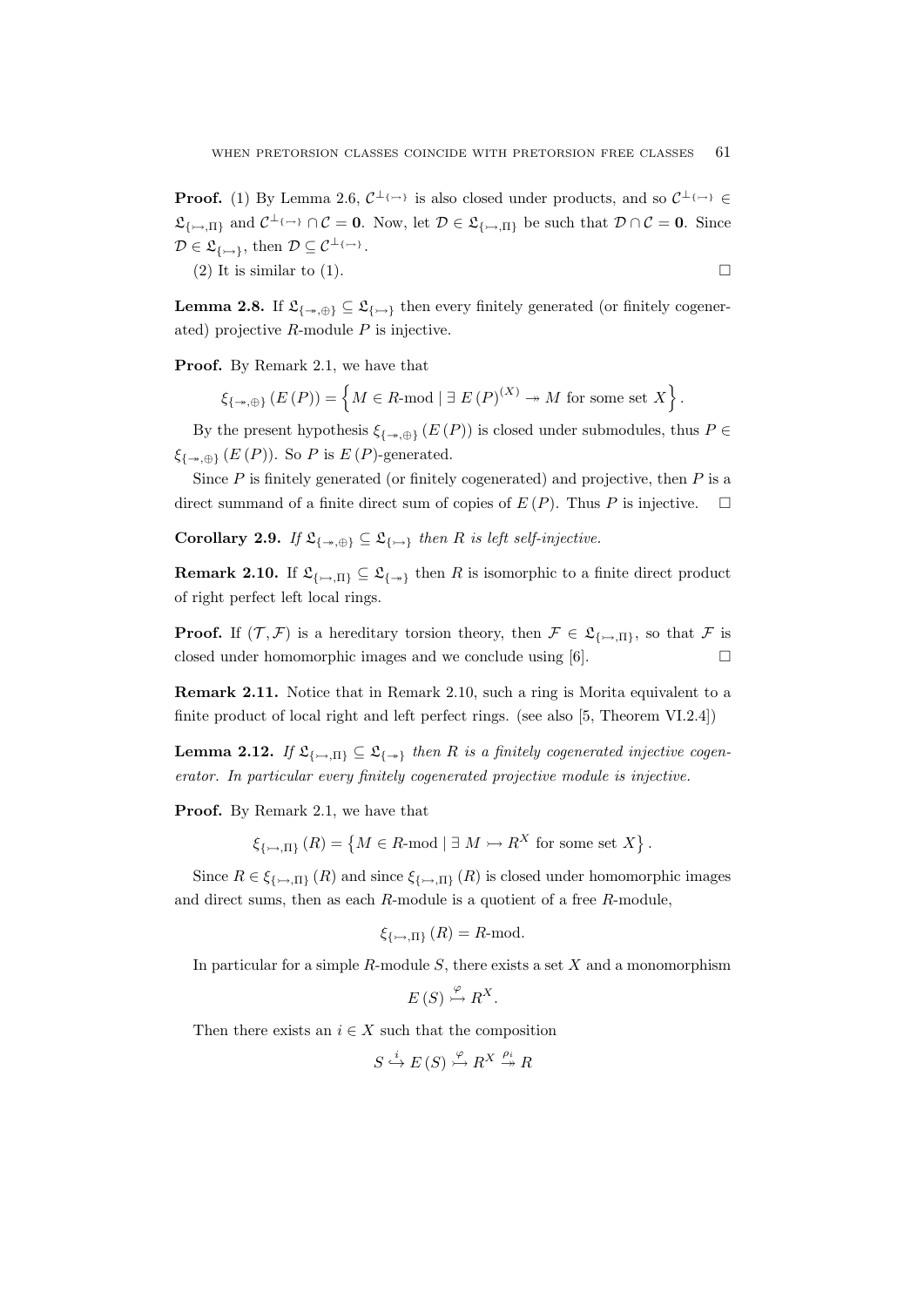is a monomorphism,  $\rho_i: R^X \to R$  being a projection. Since  $S \subseteq_{es} E(S)$ , then  $\rho_i \varphi : E(S) \rightarrowtail R$  is a monomorphism. Thus  $E(S)$  is isomorphic to a direct summand of *R*.

By Remarks 2.10 and 2.11 we can assume that *R* is local.

If  $R = E(S) \oplus J$  and  $J \neq 0$ , then R would have at least two maximal left ideals contradicting that *R* is local. Hence  $R = E(S)$  and *R* is self-injective and finitely  $cogenerated.$ 

Now we will prove the main Theorem of this work:

**Theorem 2.13.** *The following assertions are equivalent for a ring R:*

(1) *R is an Artinian principal ideal ring.*

- $(2)$   $\mathfrak{L}_{\{\rightarrow\} \Pi\} \subseteq \mathfrak{L}_{\{\rightarrow\} \oplus\}$ .
- $(3)$   $\mathfrak{L}_{\{\rightarrow\},\oplus\}} \subseteq \mathfrak{L}_{\{\rightarrow\},\Pi\}}.$

**Proof.**  $(1 \Rightarrow 2)$  By [2, Theorem 38] (1) is equivalent to  $\mathfrak{L}_{\{\rightarrow\}} = \mathfrak{L}_{\{\rightarrow\}}$ . Now, if  $C \in \mathfrak{L}_{\{\rightarrow\},\Pi\}}$ , then  $C \in \mathfrak{L}_{\{\rightarrow\}}$  and since  $\mathfrak{L}_{\{\rightarrow\},\Pi\}} \subseteq \mathfrak{L}_{\{\oplus\}}$ , then  $C \in \mathfrak{L}_{\{\rightarrow\},\oplus\}}$ . Hence  $\mathfrak{L}_{\{\rightarrow\gamma,\Pi\}} \subseteq \mathfrak{L}_{\{\rightarrow\gamma,\oplus\}}.$ 

(1 ⇒ 3) If  $C \in \mathfrak{L}_{\{\nrightarrow,\oplus\}}$ , by [2, Theorem 38],  $C \in \mathfrak{L}_{\{\nrightarrow,\oplus,\nrightarrow\}}$ . On the other hand we have that *R* is a left Artinian ring, so by [4]  $C \in \mathfrak{L}_{\{\rightarrow,\oplus,\rightarrow,\Pi\}}$  and then  $\mathfrak{L}_{\{\rightarrow\mathbb{A},\oplus\}}\subseteq\mathfrak{L}_{\{\rightarrow\mathbb{A},\Pi\}}.$ 

 $(3 \Rightarrow 1)$  By Corollary 2.9, *R* is left self-injective.

Let  $C \in \mathfrak{L}_{\{\nrightarrow,\oplus\}}$ , by (3)  $C \in \mathfrak{L}_{\{\nrightarrow,\oplus,\rightarrow,\Pi\}}$ . Then, by [4], R is left Artinian. Thus *R* is a QF-ring.

Noting that the condition  $\mathfrak{L}_{\{\to,\oplus\}} \subseteq \mathfrak{L}_{\{\to,\Pi\}}$  holds when we take a quotient  $\frac{R}{I}$ of *R*, we get that each factor  $\frac{R}{I}$  is QF-ring too. Then by [7, Proposition 25.4.6B] *R* is an Artinian principal ideal ring.

 $(2 \Rightarrow 1)$  By Lemma 2.12 we have that *R* is a left self-injective ring and we can suppose that  $R$  is a local right and left perfect ring and finitely cogenerated. Again notice that the condition  $\mathfrak{L}_{\{\rightarrow,\Pi\}} \subseteq \mathfrak{L}_{\{\rightarrow,\oplus\}}$  holds also with respect to a quotient  $\frac{R}{I}$ . Then for each two sided ideal *I* of *R* we have that  $\frac{R}{I}$  is finitely cogenerated too.

Let *J* be the Jacobson radical of *R*. We claim *J* is nilpotent. Indeed, if  $I =$  $\bigcap_{i}$ *J*<sup>*n*</sup>, then *I* is a two sided ideal of *R*. As  $\frac{R}{I}$  is finitely cogenerated and  $\bigcap_{i}$   $\left(\frac{J^n}{I}\right)$ *n*∈N
0, there exists  $m \in \mathbb{N}$  such that  $J^m = I$ . Then  $J^m$  is an idempotent two sided ideal  $\frac{I^n}{I}$ ) = of *R*. By [8, Chapter VIII, Corollary 6.4] there exists an idempotent *e* such that  $J^m = ReR$ . Since  $R = E(S)$  then *R* is indecomposable, thus its only idempotents are 0 and 1. Since  $J^m \neq R$ , then  $e = 0$  and thus  $J^m = 0$ .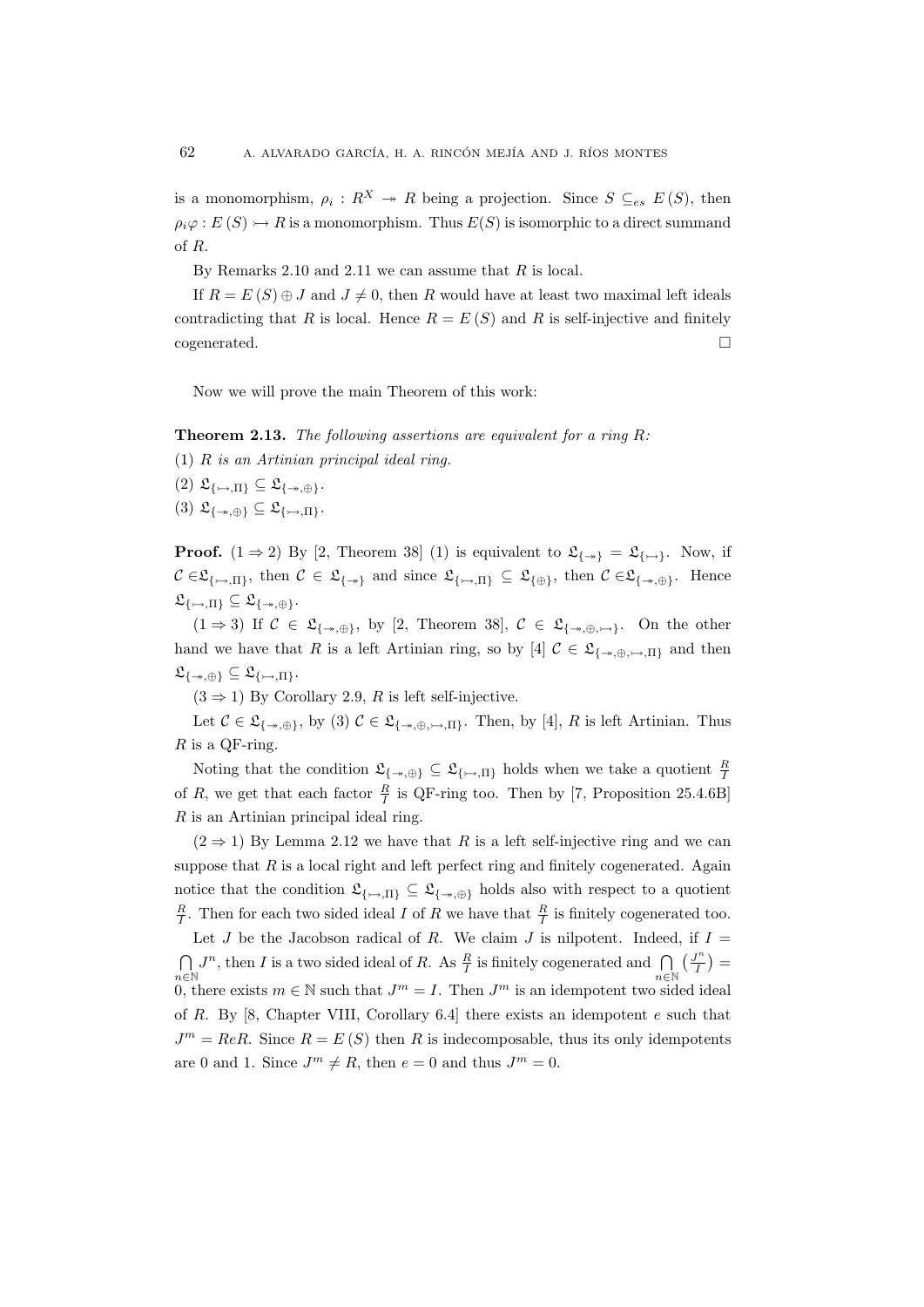Now, we will see that *R* is left Artinian by induction on *m*, the nilpotency index of *J*. Since *R* is right perfect, for  $m = 1$  we have that  $R \cong \frac{R}{J}$  which is semisimple Artinian. If  $m > 1$  then we consider the exact sequence

$$
0 \to J^{m-1} \to R \to \frac{R}{J^{m-1}} \to 0
$$

Since Rad $\left(\frac{R}{J^{m-1}}\right) = \frac{J}{J^{m-1}}$  whose nilpotency index is at most  $m-1$ , then  $\frac{R}{J^{m-1}}$ is left Artinian by induction hypothesis. On the other hand,  $J^{m-1}$  is an  $\frac{R}{J}$ -module and since  $\frac{R}{J}$  is semisimple Artinian, we note that  $J^{m-1}$  is semisimple. Finally as  $J^{m-1}$  *≤ R* and *R* is finitely cogenerated, then  $J^{m-1}$  is finitely cogenerated and semisimple. Hence  $J^{m-1}$  and  $R$  are left Artinian.

Since *R* is left self-injective, *R* is a QF-ring. Note that the same applies for a quotient  $\frac{R}{I}$  of *R*. By [7, Proposition 25.4.6B], *R* is an Artinian principal ideal  $\Box$ 

**Proposition 2.14.** *If*  $\mathfrak{L}_{\{\rightarrow 0, \Pi\}} \subseteq \mathfrak{L}_{\{\rightarrow\}}$ *, then* 

$$
skel(\mathfrak{L}_{\{\rightarrow\mathcal{A}\}}) = R - nat = \mathfrak{L}_{\{\rightarrow\mathcal{A}\}} \mathfrak{L}_{\{\rightarrow\mathcal{A}\}} E_{\{\rightarrow\mathcal{A}\}}.
$$

**Proof.** Since  $\mathfrak{L}_{\{\rightarrow,\Pi\}} \subseteq \mathfrak{L}_{\{\rightarrow\}}$ , we have by Remark 2.10 that *R* is a finite direct product of right perfect left local rings. By [9, Propositions 2.4 and 2.5], every natural class is closed under direct products and quotients. Thus *R*-nat  $=\mathfrak{L}_{\{\rightarrow\ldots\prod,\rightarrow\ldots\in\Gamma\}}$ 

If  $C \in \mathfrak{L}_{\{\rightarrow,\Pi\}}$ , then by hypothesis and Proposition 2.7 we have that

 $\mathcal{C}^{\perp_{\{\rightarrow\}}\mathfrak{n}} = \mathcal{C}^{\perp_{\{\rightarrow\}}}= \{M \mid M \text{ has no non zero submodules in } \mathcal{C}\}.$ 

Hence  $\mathfrak{L}_{\{\rightarrow,\Pi\}}$  is S-pseudocomplemented.

Now, since  $R$ -nat  $\subseteq \mathfrak{L}_{\{\rightarrow\}}$   $\subseteq \mathfrak{L}_{\{\rightarrow\}}$  and  $skel(\mathfrak{L}_{\{\rightarrow\}}) = R$ -nat (see [1, Theorem 12]) we can apply [3, Theorem 1.4] to obtain  $skel(\mathfrak{L}_{\{\rightarrow,\Pi\}}) = R$ -nat.

### **References**

- [1] A. Alvarado-Garc´ıa, H.A. Rinc´on-Mej´ıa and J. R´ıos Montes, *On the lattices of natural and conatural classes in R-mod*, Comm. Algebra, 29(2) (2001), 541-556.
- [2] A. Alvarado-García, H.A. Rincón-Mejía and J. Ríos Montes, *On some lattices of module classes*, J. Algebra Appl., 5(1) (2006), 105-117.
- [3] A. Alvarado-García, H.A. Rincón-Mejía and J. Ríos Montes, On Big Lattices of Classes of R-modules Defined by Closure Properties, Advances in Ring Theory, Dihn Van Huynh and Sergio R. L´opez-Permouth Editors, Trends in Mathematics, 19-36, Birkhäuser, 2010.